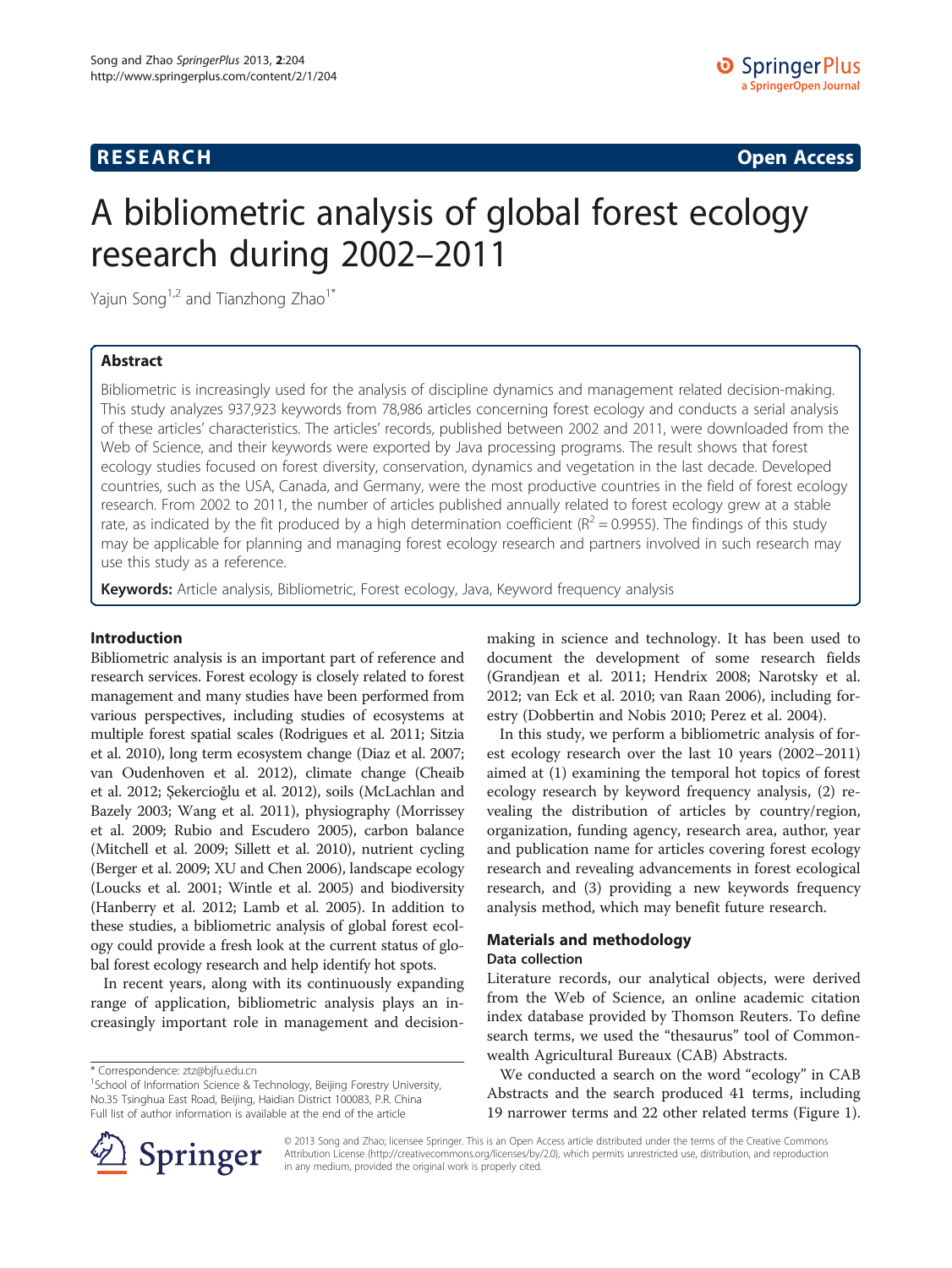<span id="page-1-0"></span>

| $\sqrt{2}$ ecology   |                             | <b>Hits</b><br>39976 |
|----------------------|-----------------------------|----------------------|
| [Used For]           |                             |                      |
|                      | ecologia                    |                      |
|                      | [Narrower Terms]            |                      |
| $\Box$               | animal ecology              | 6052                 |
| $\Box$               | autecology                  | 1150                 |
| $\qquad \qquad \Box$ | chemical ecology            | 733                  |
| $\qquad \qquad \Box$ | community ecology           | 3503                 |
| $\Box$               | dendroecology               | 213                  |
| $\qquad \qquad \Box$ | fire ecology                | 1529                 |
| $\Box$               | forest ecology              | 9340                 |
| $\Box$               | freshwater ecology          | 2471                 |
| $\qquad \qquad \Box$ | human ecology               | 602                  |
| $\Box$               | landscape ecology           | 4586                 |
| $\Box$               | marine ecology              | 949                  |
| $\Box$               | microbial ecology           | 2890                 |
| $\qquad \qquad \Box$ | palaeoecology               | 3505                 |
| $\qquad \qquad \Box$ | phenology                   | 13073                |
| $\qquad \qquad \Box$ | plant ecology               | 7454                 |
| $\Box$               | population ecology          | 3293                 |
| $\Box$               | restoration ecology         | 1668                 |
| $\Box$               | riparian ecology            | 56                   |
| $\Box$               | synecology                  | 4362                 |
|                      | [Related Terms]             |                      |
| $\Box$               | biocoenosis                 | 344                  |
| $\qquad \qquad \Box$ | biodiversity                | 36118                |
| $\Box$               | bioenergetics               | 536                  |
| $\qquad \qquad \Box$ | biogeography                | 3304                 |
| $\Box$               | ecological balance          | 465                  |
| $\Box$               | ecological disturbance      | 5000                 |
| $\Box$               | ecologists                  | 12                   |
| $\Box$               | ecosystems                  | 25391                |
| $\Box$               | ecotypes                    | 3275                 |
| $\Box$               | environmental degradation   | 8427                 |
| $\Box$               | environmental factors       | 31508                |
| $\Box$               | food chains                 | 1293                 |
| $\Box$               | food webs                   | 2264                 |
| $\Box$               | habitats                    | 43231                |
| $\Box$               | landscape                   | 15144                |
| $\Box$               | lowland areas               | 1719                 |
| $\Box$               | microenvironments           | 228                  |
| $\Box$               | plant communities           | 21514                |
| $\Box$               | populations                 | 6551                 |
| $\qquad \qquad \Box$ | predator prey relationships | 2929                 |
| $\Box$               | species diversity           | 37244                |
|                      | $\Box$<br>species richness  | 31934                |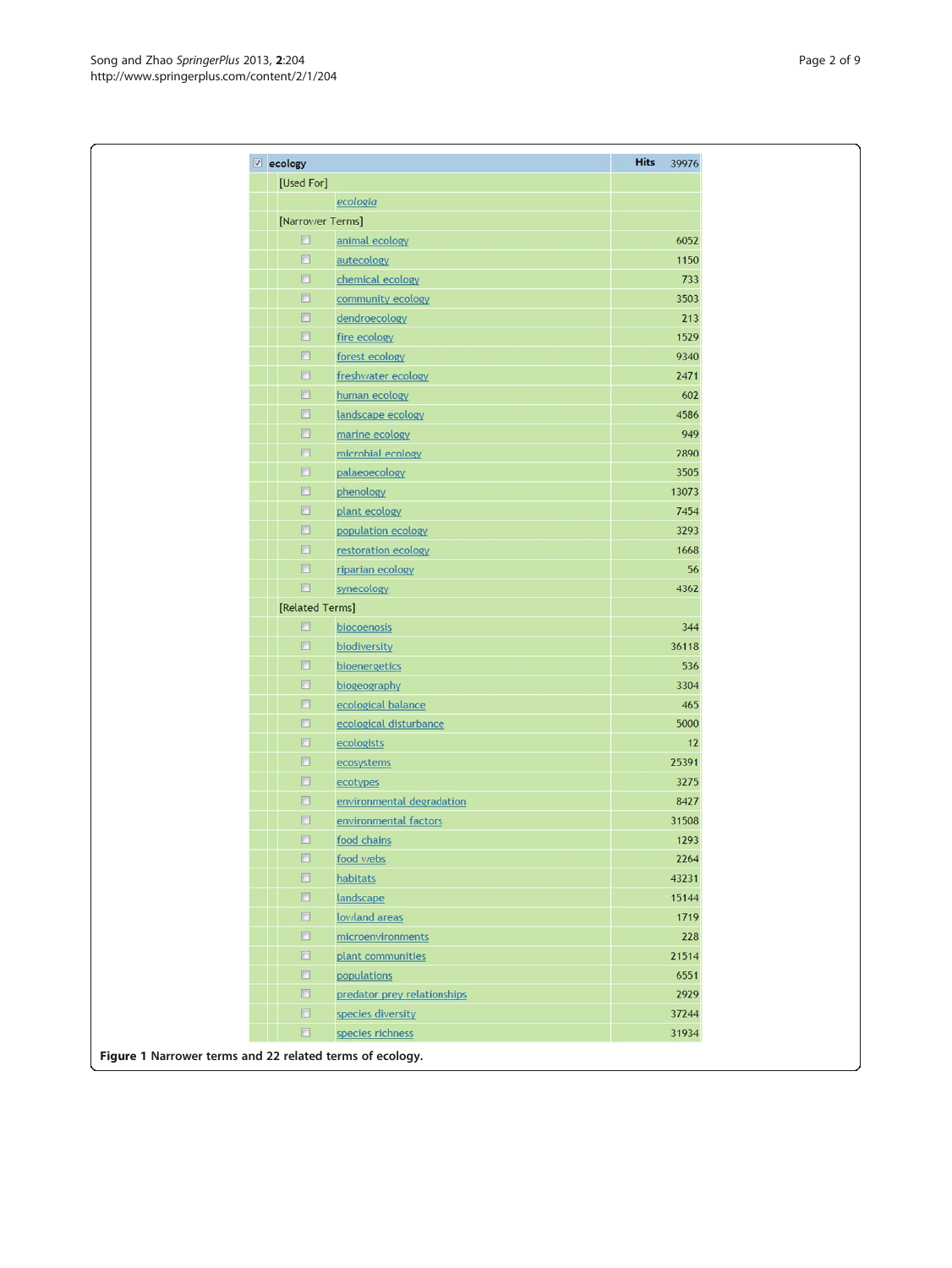We selected terms with more than 200 hits and used Microsoft Excel to rank them in descending order. We then removed the words "ecology" and "forest" from the Excel sheet and added the terms "climate," "soils," "physiography," "carbon balance" and "nutrient cycling," based on the concepts related to forest ecology defined by Barnes et al. [\(1997\)](#page-8-0). Then, we defined the remaining 43 search terms and constructed a new search query. The search was limited to "article" type publications published between 1 January 2002 and 31 December 2011 in English.

The search query included 43 terms (see [Appendix A](#page-8-0)). This query was run in Web of Science, which is a citation database of the Web of Knowledge, and a total of 78,986 forest ecology-related articles were identified.

Using the Web of Science's analysis tools, we exported the 78,986 articles by country/region, organization, funding agency, research area, author, year, and publication. The statistical methods used by the Web of Science for the above statistical indicators of multi-author articles do not distinguish between the order of author's locations, which may result the sum of these statistical result was greater than 78,986. The article records, including title, author, keywords, abstract, and organization, were exported in full record mode from the Web of Science to text files. A total of 158 text files were created, because the Web of Science limits each export to 500 records. In every text file, "author keywords" were marked by "DE," and "keywords plus" were provided by the Web of Science and marked by "ID". Both these two kinds of keywords were considered in this study.

## Keywords analysis

First, the frequency of each keyword was counted in each text file. We developed a java program named count.java (Additional file [1](#page-8-0): Appendix B) using Eclipse software, a famous cross-platform integrated development environment. This java program can find and select keywords in the output text file by identifying parameters, and connect each keyword to a long string, while deleting the carriage returns. After detection, the keywords in the string were split by semicolons, and counted using HashMap traversal algorithm. The HashMap traversal result was saved to an array and sorted by the counters; then, the sorted result was exported to an intermediate file.

Second, the 158 intermediate files were merged, and the frequency of each keyword was counted. We developed a java program named merge.java (Additional file [1](#page-8-0): Appendix C) using Eclipse software. When this program was run, the intermediate files defined in the input parameters were opened, and the keywords and their counters were saved to a HashMap. Then the keywords were counted again with HashMap traversal algorithm: the counters of the same keywords were added. Then, the HashMap traversal result was saved to an array, sorted by the counters, and exported into a result file.

Third, we developed a program (Additional file [1](#page-8-0): Appendix D) to create a java package named frequency. jar to store the compiled java class files which were produced by compiling count.java and merge.java.

Fourth, we developed a batch program named count. bat (Additional file [1](#page-8-0): Appendix E) to call the count.class with the input parameters "DE" and "ID". All 158 text files were processed one by one. As a result, 158 intermediate files were created.

Fifth, we developed another batch program named merge.bat (Additional file [1](#page-8-0): Appendix F) to call the merge.class with the input parameters, that is, the 158 intermediate files, to merge them. As a result, a final file was created, in which all keywords in 78,986 articles were counted and sorted.

After data processing, 937,923 keywords from those 78,986 articles were merged into 150,974 keywords. All of the keywords were sorted in reverse order based on their frequencies. The 100 most frequently used keywords became the focus of our study.

## Results

# Keywords analysis results

To narrow the research scope, the 100, 200, 300 most frequently used keywords were selected and analyzed. As a result, the 100 most frequently used keywords, 0.07% of the 150,974 unique keywords analyzed here represented 18.54% of the total (937,923) of all keywords harvested (Table 1). We focused on the top 100 keywords to examine the hot topics of forest ecology research (Table [2\)](#page-3-0).

## Articles analysis result

## By country/region

The 78,986 articles were analyzed by countries or regions and sorted in reverse order by their total numbers and Table [3](#page-4-0) lists the results for the top 20 countries. We supplemented a column in the original table and classified these 20 countries/regions by their respective continents, which showed that North America and 12 European countries had about 44.71% and 42.35% of all the articles, respectively, indicating published articles related to forest ecology in North America and Europe predominate.

Table 1 The top 100, 200, 300 keyword ratio and their frequencies

| Keywords<br>number | <b>Keywords</b><br>ratio | Keywords<br>frequencies | <b>Frequencies Ratio</b><br>(%) |
|--------------------|--------------------------|-------------------------|---------------------------------|
| 100                | 0.07%(100/150974)        | 173925                  | 18.54%(173925/937923)           |
| 200                | 0.13%(200/150974)        | 233042                  | 24.85%(233042/937923)           |
| 300                | 0.20%(300/150974)        | 271233                  | 28.92%(271233/937923)           |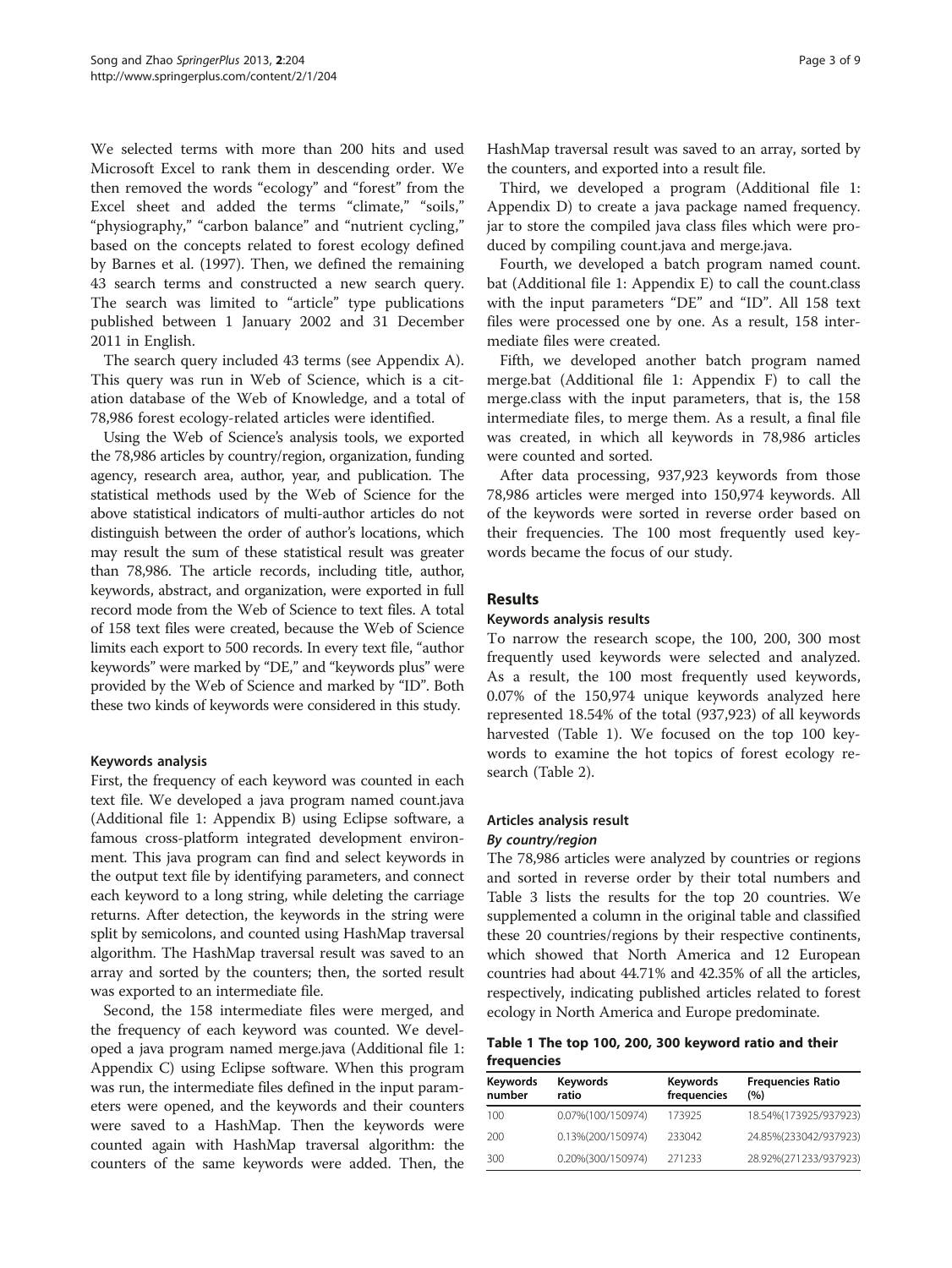|                | indexed using the Web of Science during 2002-2011 |                    | indexed using the Web of Science during 2002-20<br>(Continued) |                     |      |
|----------------|---------------------------------------------------|--------------------|----------------------------------------------------------------|---------------------|------|
|                | Keywords                                          | <b>Frequencies</b> |                                                                |                     |      |
| $\mathbf{1}$   | forest                                            | 9302               | 44                                                             | forest soils        | 144  |
| $\overline{2}$ | diversity                                         | 5424               | 45                                                             | evolution           | 140  |
| 3              | conservation                                      | 5135               | 46                                                             | succession          | 1384 |
| 4              | dynamics                                          | 4886               | 47                                                             | deforestation       | 137  |
| 5              | vegetation                                        | 4720               | 48                                                             | ecosystem           | 1362 |
| 6              | biodiversity                                      | 4613               | 49                                                             | birds               | 1333 |
| 7              | patterns                                          | 4166               | 50                                                             | population          | 1276 |
| 8              | growth                                            | 4069               | 51                                                             | competition         | 127  |
| 9              | rain-forest                                       | 3253               | 52                                                             | water               | 123! |
| 10             | management                                        | 3236               | 53                                                             | variability         | 121( |
| 11             | nitrogen                                          | 3136               | 54                                                             | deciduous forest    | 119  |
| 12             | forests                                           | 3069               | 55                                                             | forest management   | 1189 |
| 13             | soil                                              | 2793               | 56                                                             | community structure | 1178 |
| 14             | ecology                                           | 2677               | 57                                                             | behavior            | 114( |
| 15             | communities                                       | 2596               | 58                                                             | community           | 113  |
| 16             | carbon                                            | 2568               | 59                                                             | restoration         | 112  |
| 17             | climate-change                                    | 2412               | 60                                                             | tropical forests    | 110  |
| 18             | ecosystems                                        | 2407               | 61                                                             | photosynthesis      | 109  |
| 19             | disturbance                                       | 2389               | 62                                                             | seed dispersal      | 108  |
| 20             | species richness                                  | 2381               | 63                                                             | usa                 | 106  |
| 21             | boreal forest                                     | 2334               | 64                                                             | productivity        | 1054 |
| 22             | landscape                                         | 2180               | 65                                                             | microbial biomass   | 104( |
| 23             | biomass                                           | 2130               | 66                                                             | density             | 1034 |
| 24             | model                                             | 2100               | 67                                                             | impact              | 1019 |
| 25             | climate                                           | 2095               | 68                                                             | brazil              | 1018 |
| 26             | fire                                              | 2043               | 69                                                             | models              | 988  |
| 27             | abundance                                         | 1855               | 70                                                             | carbon-dioxide      | 978  |
| 28             | united-states                                     | 1849               | 71                                                             | phosphorus          | 971  |
| 29             | habitat                                           | 1846               | 72                                                             | size                | 971  |
| 30             | temperature                                       | 1824               | 73                                                             | predation           | 947  |
| 31             | plants                                            | 1782               | 74                                                             | classification      | 943  |
| 32             | organic-matter                                    | 1755               | 75                                                             | respiration         | 932  |
| 33             | populations                                       | 1733               | 76                                                             | scale               | 927  |
| 34             | decomposition                                     | 1603               | 77                                                             | drought             | 920  |
| 35             | climate change                                    | 1599               | 78                                                             | national-park       | 918  |
| 36             | dispersal                                         | 1590               | 79                                                             | plant               | 910  |
| 37             | responses                                         | 1576               | 80                                                             | selection           | 909  |
| 38             | regeneration                                      | 1531               | 81                                                             | tree                | 902  |
| 39             | tropical forest                                   | 1513               | 82                                                             | deposition          | 889  |
| 40             | land-use                                          | 1509               | 83                                                             | history             | 888  |
| 41             | habitat fragmentation                             | 1495               | 84                                                             | recruitment         | 875  |
| 42             | trees                                             | 1486               | 85                                                             | norway spruce       | 874  |
| 43             | fragmentation                                     | 1473               | 86                                                             | soil respiration    | 870  |
|                |                                                   |                    |                                                                |                     |      |

# <span id="page-3-0"></span>Table 2 The top 100 keywords in forest ecology articles

Table 2 The top 100 keywords in forest ecology articles indexed using the Web of Science during 2002–2011

| indexed using the Web of Science during 2002–2011<br>'Continued) |                     |      |  |  |
|------------------------------------------------------------------|---------------------|------|--|--|
| 44                                                               | forest soils        | 1441 |  |  |
| 45                                                               | evolution           | 1408 |  |  |
| 46                                                               | succession          | 1384 |  |  |
| 47                                                               | deforestation       | 1375 |  |  |
| 48                                                               | ecosystem           | 1362 |  |  |
| 49                                                               | birds               | 1333 |  |  |
| 50                                                               | population          | 1276 |  |  |
| 51                                                               | competition         | 1273 |  |  |
| 52                                                               | water               | 1235 |  |  |
| 53                                                               | variability         | 1210 |  |  |
| 54                                                               | deciduous forest    | 1190 |  |  |
| 55                                                               | forest management   | 1189 |  |  |
| 56                                                               | community structure | 1178 |  |  |
| 57                                                               | behavior            | 1140 |  |  |
| 58                                                               | community           | 1131 |  |  |
| 59                                                               | restoration         | 1127 |  |  |
| 60                                                               | tropical forests    | 1107 |  |  |
| 61                                                               | photosynthesis      | 1093 |  |  |
| 62                                                               | seed dispersal      | 1081 |  |  |
| 63                                                               | usa                 | 1067 |  |  |
| 64                                                               | productivity        | 1054 |  |  |
| 65                                                               | microbial biomass   | 1040 |  |  |
| 66                                                               | density             | 1034 |  |  |
| 67                                                               | impact              | 1019 |  |  |
| 68                                                               | brazil              | 1018 |  |  |
| 69                                                               | models              | 988  |  |  |
| 70                                                               | carbon-dioxide      | 978  |  |  |
| 71                                                               | phosphorus          | 971  |  |  |
| 72                                                               | size                | 971  |  |  |
| 73                                                               | predation           | 947  |  |  |
| 74                                                               | classification      | 943  |  |  |
| 75                                                               | respiration         | 932  |  |  |
| 76                                                               | scale               | 927  |  |  |
| 77                                                               | drought             | 920  |  |  |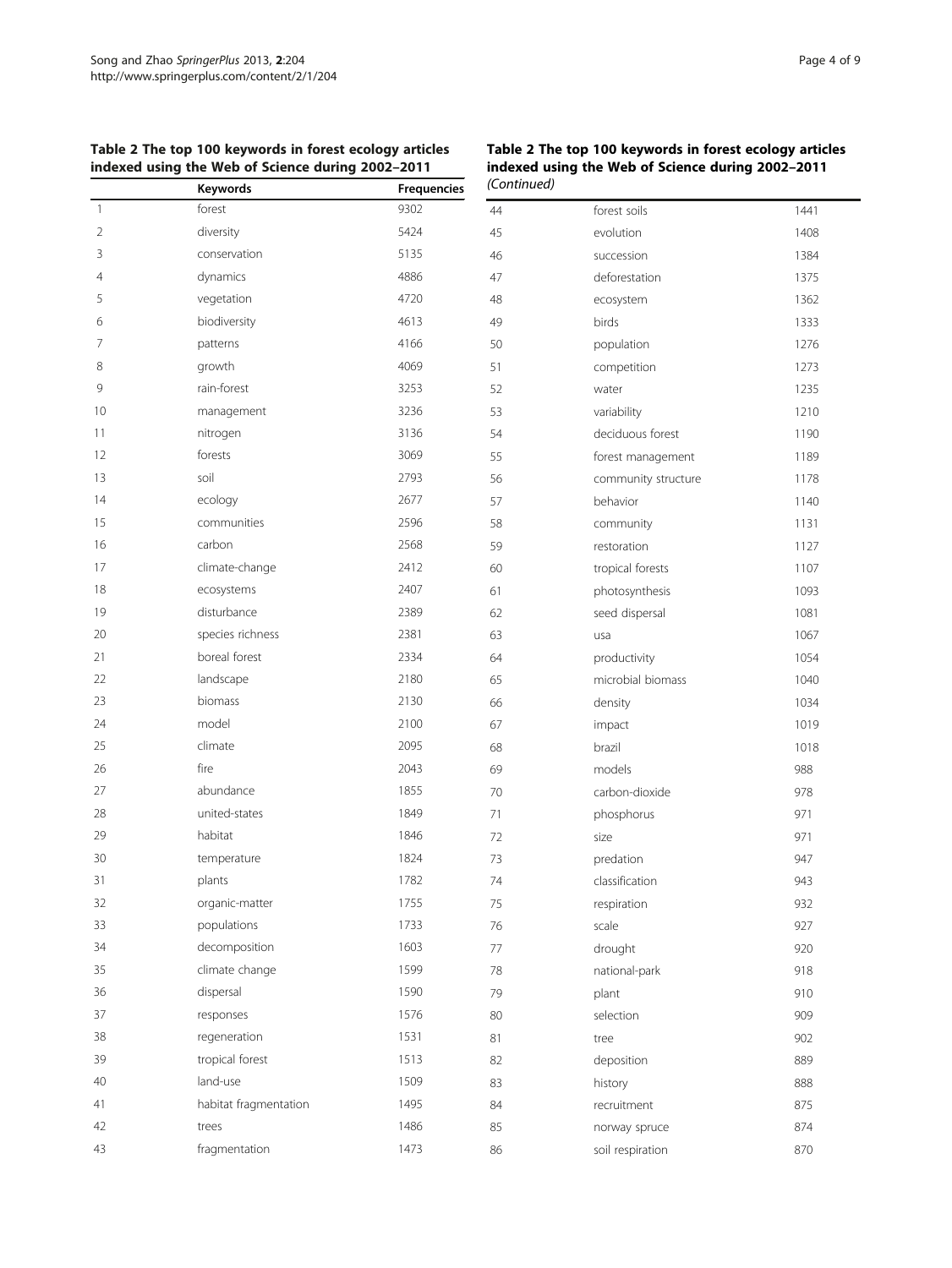<span id="page-4-0"></span>Table 2 The top 100 keywords in forest ecology articles indexed using the Web of Science during 2002–2011 (Continued)

| 87  | australia            | 868 |
|-----|----------------------|-----|
| 88  | consequences         | 864 |
| 89  | tropical rain-forest | 839 |
| 90  | survival             | 834 |
| 91  | quality              | 830 |
| 92  | mexico               | 819 |
| 93  | costa-rica           | 813 |
| 94  | impacts              | 812 |
| 95  | new-zealand          | 796 |
| 96  | forest soil          | 794 |
| 97  | mortality            | 788 |
| 98  | soils                | 787 |
| 99  | grassland            | 786 |
| 100 | assemblages          | 785 |

The combined frequency of keywords related to tropical forest, represented by "rain-forest" (3,253), "tropical forest" (1,513), "tropical forests" (1,107), and "tropical rain-forest" (839), totaled 6,712 keyword entries, which was exceeded only by the keyword "forest" with 9,302 entries (Table [2](#page-3-0)). This indicates that tropical forest was the main focus of

Table 3 Top 20 countries/regions publishing articles on forest ecology indexed using the web of science during 2002–2011

|                | <b>Countries/Regions</b> | <b>Records</b> | Ratio (%) | <b>Continents</b> |
|----------------|--------------------------|----------------|-----------|-------------------|
| $\mathbf{1}$   | <b>USA</b>               | 28060          | 35.53     | North America     |
| $\overline{2}$ | Canada                   | 7255           | 9.19      | North America     |
| 3              | Germany                  | 6311           | 7.99      | Europe            |
| 4              | Brazil                   | 4561           | 5.77      | Africa            |
| 5              | Australia                | 4375           | 5.54      | Australia         |
| 6              | England                  | 4229           | 5.35      | Europe            |
| 7              | Peoples R China          | 4122           | 5.22      | Asia              |
| 8              | France                   | 3930           | 4.98      | Europe            |
| 9              | Japan                    | 3504           | 4.44      | Asia              |
| 10             | Spain                    | 3402           | 4.31      | Europe            |
| 11             | Sweden                   | 2708           | 3.43      | Europe            |
| 12             | Finland                  | 2417           | 3.06      | Europe            |
| 13             | Italy                    | 2230           | 2.82      | Europe            |
| 14             | Netherlands              | 1921           | 2.43      | Europe            |
| 15             | Switzerland              | 1871           | 2.37      | Europe            |
| 16             | India                    | 1798           | 2.28      | Asia              |
| 17             | Mexico                   | 1572           | 1.99      | South America     |
| 18             | Russia                   | 1554           | 1.97      | Europe            |
| 19             | Scotland                 | 1455           | 1.84      | Europe            |
| 20             | New Zealand              | 1421           | 1.80      | Europe            |

|                | <b>Organizations</b>  | <b>Records</b> | Ratio (%) | <b>Counties</b> |
|----------------|-----------------------|----------------|-----------|-----------------|
| $\mathbf{1}$   | Univ Calif System     | 2749           | 3.48      | <b>USA</b>      |
| $\overline{2}$ | Chinese Acad SCI      | 2359           | 2.99      | China           |
| 3              | US Forest Serv        | 2203           | 2.79      | <b>USA</b>      |
| 4              | Swedish Univ Agr SCI  | 1342           | 1.70      | Sweden          |
| 5              | Oregon State Univ     | 1200           | 1.52      | <b>USA</b>      |
| 6              | Univ Helsinki         | 1055           | 1.34      | Finland         |
| 7              | Univ British Columbia | 1008           | 1.28      | Canada          |
| 8              | Univ Wisconsin System | 978            | 1.24      | <b>USA</b>      |
| 9              | Univ Alberta          | 973            | 1.23      | Canada          |
| 10             | Russian Acad SCI      | 925            | 1.17      | Russia          |
| 11             | Univ Florida          | 905            | 1.15      | <b>USA</b>      |
| 12             | <b>USDA</b>           | 905            | 1.15      | <b>USA</b>      |
| 13             | Univ Sao Paulo        | 896            | 1.13      | Brazil          |
| 14             | US Geol Survey        | 883            | 1.12      | <b>USA</b>      |
| 15             | Univ Fed Santa Maria  | 868            | 1.10      | Brazil          |
| 16             | Smithsonian Inst      | 867            | 1.10      | <b>USA</b>      |
| 17             | Max Planck Society    | 808            | 1.02      | Germany         |
| 18             | Univ Gottingen        | 785            | 0.99      | Germany         |
| 19             | <b>INRA</b>           | 771            | 0.98      | France          |
| 20             | CSIC                  | 766            | 0.97      | Spain           |

USDA United States department of agriculture, INRA Institut National de la recherche agronomique, CSIC consejo superior de investigaciones científicas.

research in forest ecology studies. Tropical forest is mainly distributed in Southeast Asia, Central America, South America, Australia, Africa. However, the main countries with strong research capabilities related to tropical forest research were not located in those areas, but were found in North America and Europe.

## By organization

Forest ecology studies were conducted by 7,598 organizations, and Table 4 lists the top 20 organizations and their related countries. The University of California System, the Chinese Academy of science, and US Forest Service produced the most articles. Eight organizations were from the USA, two each from Canada, Brazil, and Germany, and the remaining six were from China, Sweden, Finland, Russia, Spain, and France.

## By funding agency

6,356 funding agencies subsidized forest ecology studies, and the top 20 were exported for closer analysis. Because many articles used abbreviations for the funding agencies the top 20 were merged into 15 (Table [5\)](#page-5-0). Examples include the National Science Foundation (NSF), the Conselho Nacional de Desenvolvimento Científico e Tecnológico

Table 4 Top 20 organizations publishing articles on forest ecology indexed using the web of science during 2002–2011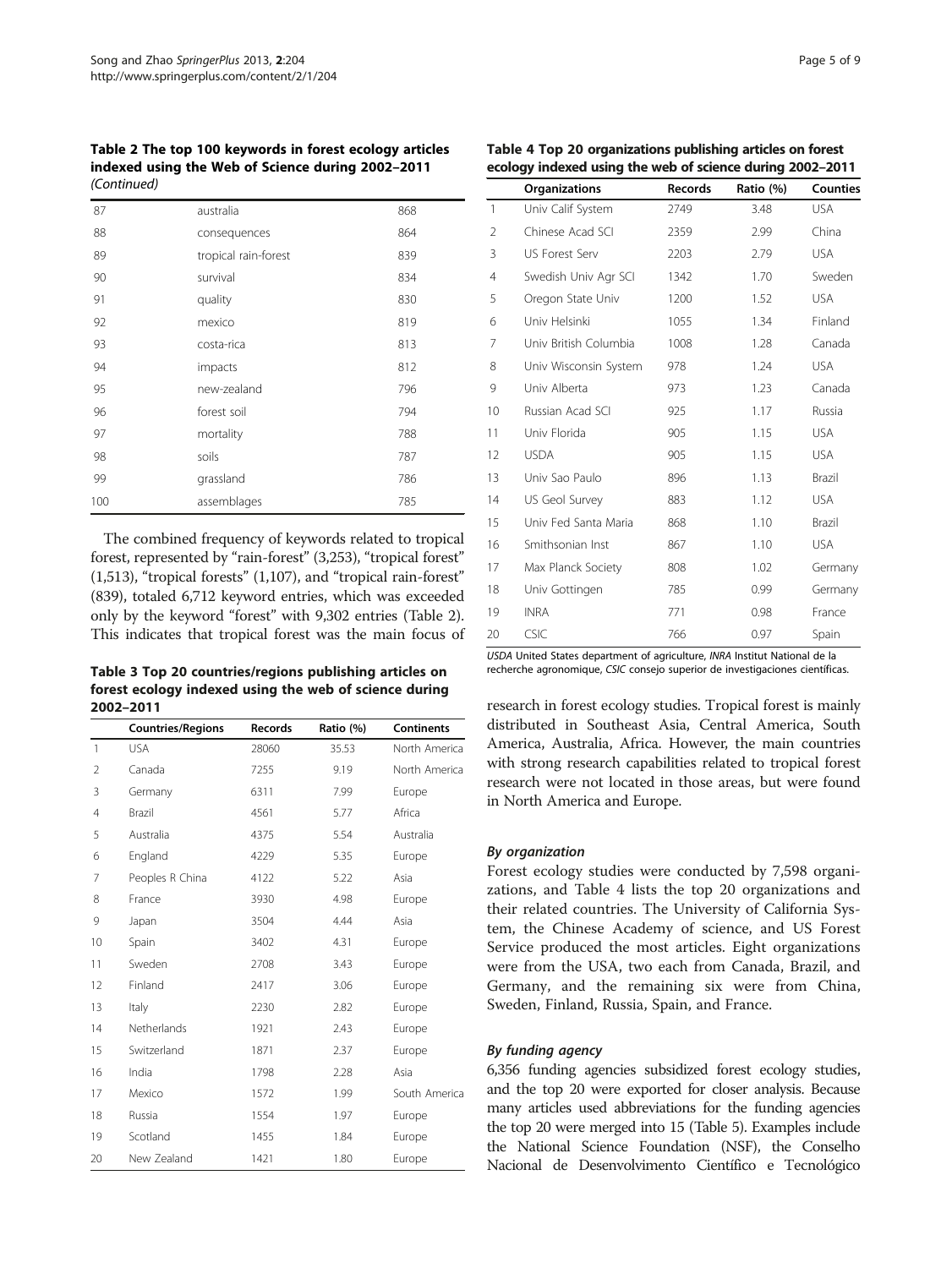<span id="page-5-0"></span>Table 5 The 15 most productive agencies funding forest ecology research indexed by the web of science during 2002–2011

|               | <b>Funding agencies</b>                                        | <b>Articles</b><br>number | Ratio<br>(%) | Countries     |
|---------------|----------------------------------------------------------------|---------------------------|--------------|---------------|
| 1             | National Science Foundation                                    | 2240                      | 2.84         | <b>USA</b>    |
| $\mathcal{L}$ | National Natural Science Foundation<br>of China                | 831                       | 1.05         | China         |
| 3             | Natural Sciences and Engineering<br>Research Council of Canada | 807                       | 1.02         | Canada        |
| 4             | CNPa                                                           | 744                       | 0.94         | <b>Brazil</b> |
| 5             | European Union                                                 | 601                       | 0.76         | FU            |
| 6             | Chinese Academy of Sciences                                    | 372                       | 0.47         | China         |
| 7             | <b>NASA</b>                                                    | 357                       | 0.45         | <b>USA</b>    |
| 8             | European Commission                                            | 337                       | 0.43         | FC            |
| 9             | Academy of Finland                                             | 311                       | 0.39         | Finland       |
| 10            | Australian Research Council                                    | 265                       | 0.34         | Australia     |
| 11            | CAPES                                                          | 221                       | 0.28         | <b>Brazil</b> |
| 12            | National Basic Research Program of China                       | 196                       | 0.25         | China         |
| 13            | <b>FAPESP</b>                                                  | 192                       | 0.24         | <b>Brazil</b> |
| 14            | Russian Foundation for Basic Research                          | 185                       | 0.23         | Russia        |
| 15            | <b>USDA Forest Service</b>                                     | 172                       | 0.22         | <b>USA</b>    |

CNPQ: Conselho Nacional de Desenvolvimento Científico e Tecnológico, Brazil; NASA: National Aeronautics and Space Administration, USA; CAPES: Coordenação de Aperfeiçoamento de Pessoal de Nivel Superior, Brazil; FAPESP: Fundação de Amparo à Pesquisa do Estado de São Paulo, Brazil; EC: European Commission.

## Table 6 The top 20 research areas related to forest ecology indexed using the web of science during 2002–2011

|                | Research areas                          | <b>Articles</b><br>number | Ratio<br>(%) |
|----------------|-----------------------------------------|---------------------------|--------------|
| $\mathbf{1}$   | Environmental Sciences Ecology          | 31172                     | 39.47        |
| $\mathfrak{D}$ | Forestry                                | 13164                     | 16.67        |
| 3              | Agriculture                             | 8354                      | 10.58        |
| 4              | Plant Sciences                          | 8027                      | 10.16        |
| 5              | Zoology                                 | 6470                      | 8.19         |
| 6              | <b>Biodiversity Conservation</b>        | 6005                      | 7.60         |
| 7              | Geology                                 | 5660                      | 7.17         |
| 8              | Meteorology Atmospheric Sciences        | 3654                      | 4.63         |
| 9              | Physical Geography                      | 3453                      | 4.37         |
| 10             | <b>Water Resources</b>                  | 2521                      | 3.19         |
| 11             | Marine Freshwater Biology               | 2271                      | 2.88         |
| 12             | Entomology                              | 2176                      | 2.76         |
| 13             | Engineering                             | 1981                      | 2.51         |
| 14             | Life Sciences Biomedicine Other Topics  | 1650                      | 2.09         |
| 15             | Evolutionary Biology                    | 1631                      | 2.07         |
| 16             | Remote Sensing                          | 1611                      | 2.04         |
| 17             | Science Technology Other Topics         | 1319                      | 1.67         |
| 18             | Biochemistry Molecular Biology          | 1269                      | 1.61         |
| 19             | Imaging Science Photographic Technology | 1205                      | 1.53         |
| 20             | Genetics Heredity                       | 1079                      | 1.37         |

Table 7 The 20 most productive authors of research papers related to forest ecology indexed using the Web of Science during 2002–2011

|                | <b>Authors</b>  | <b>Authors' countries</b> | Articles number | Ratio (%) |
|----------------|-----------------|---------------------------|-----------------|-----------|
| 1              | Bergeron Y      | Canada                    | 146             | 0.19      |
| 2              | Kulmala M       | Finland                   | 123             | 0.16      |
| 3              | Hermy M         | Belgium                   | 114             | 0.14      |
| $\overline{4}$ | Lindenmayer DB  | Australia                 | 110             | 0.14      |
| 5              | <b>Black TA</b> | Canada                    | 103             | 0.13      |
| 6              | Coops NC        | Canada                    | 95              | 0.12      |
| 7              | Asner GP        | <b>USA</b>                | 91              | 0.12      |
| 8              | Verheyen K      | Belgium                   | 91              | 0.12      |
| 9              | Reich PB        | <b>USA</b>                | 87              | 0.11      |
| 10             | Penuelas J      | Spain                     | 85              | 0.11      |
| 11             | Vesala T        | Finland                   | 85              | 0.11      |
| 12             | Leuschner C     | Germany                   | 81              | 0.10      |
| 13             | Peres CA        | England                   | 81              | 0.10      |
| 14             | Chen JM         | Canada                    | 80              | 0.10      |
| 15             | Ciais P         | France                    | 80              | 0.10      |
| 16             | Groffman PM     | <b>USA</b>                | 79              | 0.10      |
| 17             | Law BE          | <b>USA</b>                | 78              | 0.10      |
| 18             | Malhi Y         | England                   | 78              | 0.10      |
| 19             | Fahey TJ        | <b>USA</b>                | 77              | 0.10      |
| 20             | Yu GR           | China                     | 77              | 0.10      |

(CNPq), the European Union (EU), and the Natural Sciences and Engineering Research Council of Canada (NSERC).

The National Science Foundation (USA), National Natural Science Foundation of China (China), Natural Sciences and Engineering Research Council of Canada (Canada), Conselho Nacional de Desenvolvimento Científico e Tecnológico (Brazil), and European Commission were more prolific in forest ecology than other funding agencies. Combining the number of articles in Table 5 by country/ region demonstrates that the USA (2,769), China (1,399),

|  |  | Table 8 Annual number of articles on forest ecology |
|--|--|-----------------------------------------------------|
|  |  | indexed using the Web of Science during 2002-2011   |

|                | Years | Articles number | Ratio (%) |
|----------------|-------|-----------------|-----------|
| 1              | 2002  | 5245            | 6.64      |
| $\overline{2}$ | 2003  | 5729            | 7.25      |
| 3              | 2004  | 6250            | 7.91      |
| $\overline{4}$ | 2005  | 6816            | 8.63      |
| 5              | 2006  | 7555            | 9.57      |
| 6              | 2007  | 8098            | 10.25     |
| 7              | 2008  | 8970            | 11.36     |
| 8              | 2009  | 9311            | 11.79     |
| 9              | 2010  | 10096           | 12.78     |
| 10             | 2011  | 10915           | 13.82     |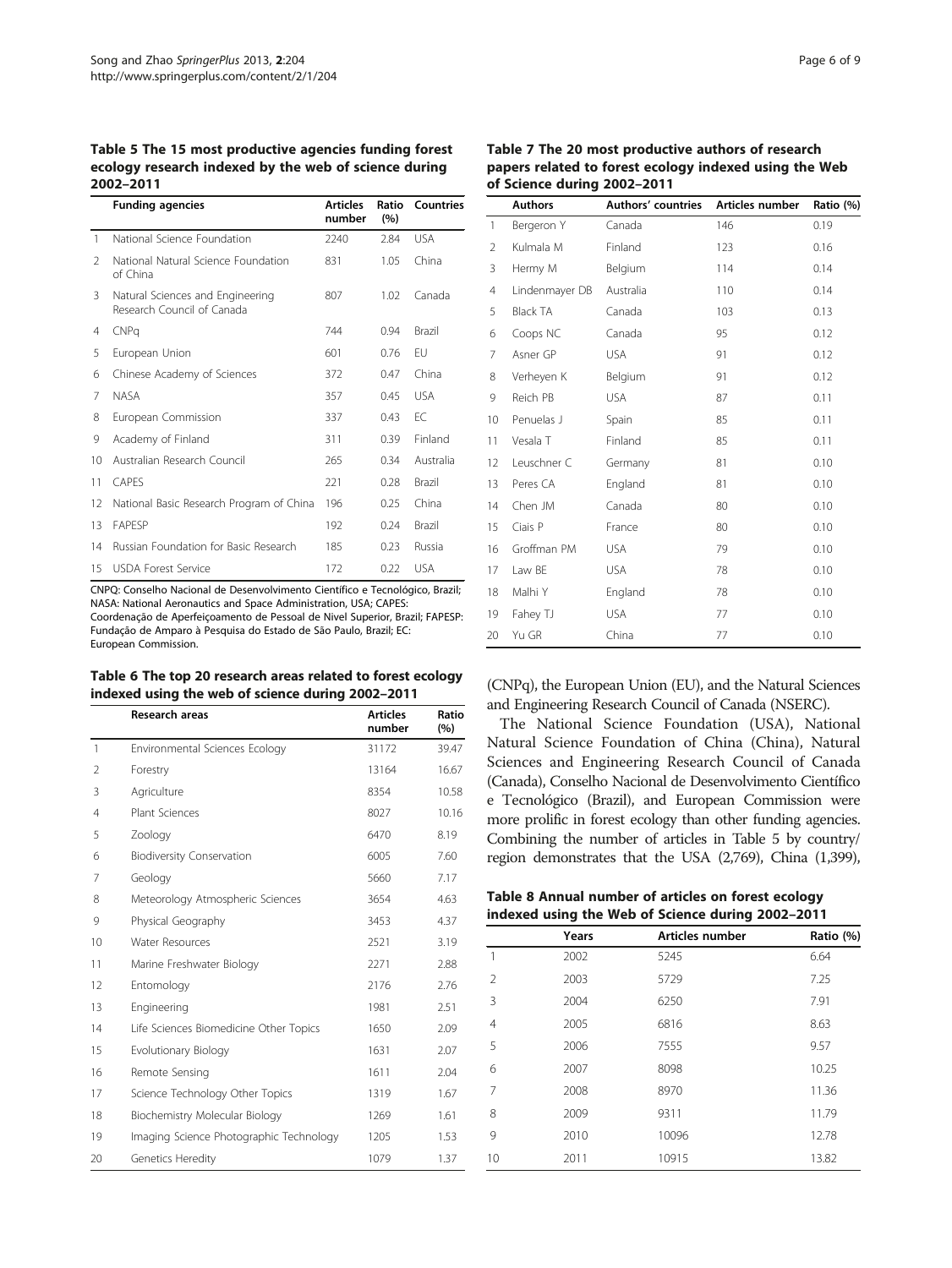

Brazil (1,157), Canada (807), and EU (601) were also the top five countries/regions and provided more financial aid to forest ecology research than other countries.

# By research area

In the analysis, forest ecology was related to 72 research areas identified by the Web of Science data. Table [6](#page-5-0) lists the top 20 research areas and clearly shows that forest ecology studies were related to a wide range of disciplines. Environmental sciences ecology (31,172 or 39.47% of all articles), forestry (13,164, 16.67%), agriculture (8,354, 10.58%), and plant sciences (8,027, 10.16%) were the top four major related research areas.

# Table 9 The top 20 journals related to forest ecology analyzed using the Web of Science during 2002–2011

|              | <b>Publications</b>                            | <b>Articles</b><br>number | Ratio<br>(%) |
|--------------|------------------------------------------------|---------------------------|--------------|
| $\mathbf{1}$ | Forest Ecology and Management                  | 3876                      | 4.91         |
| 2            | Canadian Journal of Forest Research            | 1399                      | 1.77         |
| 3            | <b>Biological Conservation</b>                 | 933                       | 1.18         |
| 4            | Soil Biology Biochemistry                      | 929                       | 1.18         |
| 5            | Biodiversity and Conservation                  | 928                       | 1.18         |
| 6            | Global Change Biology                          | 824                       | 1.04         |
| 7            | Ecology                                        | 750                       | 0.95         |
| 8            | Oecologia                                      | 741                       | 0.94         |
| 9            | Biotropica                                     | 666                       | 0.84         |
| 10           | Plant and Soil                                 | 653                       | 0.83         |
| 11           | <b>Ecological Applications</b>                 | 636                       | 0.81         |
| 12           | Plant Ecology                                  | 614                       | 0.78         |
| 13           | Ecological Modeling                            | 599                       | 0.76         |
| 14           | Remote Sensing of Environment                  | 598                       | 0.76         |
| 15           | Argicultural and Forest Meteorology            | 589                       | 0.75         |
| 16           | Journal of Tropical Ecology                    | 543                       | 0.69         |
| 17           | Journal of Geophysical Research<br>Atmospheres | 523                       | 0.66         |
| 18           | Conservation Biology                           | 516                       | 0.65         |
| 19           | Journal of Biogeography                        | 510                       | 0.65         |
| 20           | Tree Physiology                                | 508                       | 0.64         |

# By author

A total of 48,373 authors participated in forest ecology related studies. Among the 20 authors publishing the most articles, five were from the USA, four were from Canada, and two each were from Belgium, Finland, and England (Table [7](#page-5-0)).

# By year

From 2002 to 2011, the annual number of published articles about forest ecology was growing at a stable rate (Table [8](#page-5-0)), as the fit produced a high determination coefficient from the collected data ( $\mathbb{R}^2$  = 0.9955). The best fit for forest ecology was found to be:  $y = 629.75x$  – 1.2557 $exp + 06$ , where y is the article number and x is the number of years since 2002. Extrapolating from the model, the number of articles about forest ecology in the following years could be forecasted (Figure 2).

# By publication

The number of journals publishing forest ecology related articles each year increased from 430 in 2002 to 856 in 2011. Table 9 shows the top 20 major journals indicating that Forest Ecology and Management (3,876, 4.91%) was the top journal on forest ecology by article count, followed by Canadian Journal of Forest Research (1,399, 1.77%) and Biological Conservation (1,399, 1.77%).

# **Discussion**

The results of this study pointed to several significant hotspots in global research related to forest ecology based on an analysis of article keywords for articles published during 2002–2011, and revealed the distribution of the articles from seven aspects listed above. The keyword analysis method and the java analysis program could be extended to other related research fields.

In the keywords analysis, we presumed that a keyword appeared only once in the keywords list of an article (Campbell [1963](#page-8-0)). Therefore the frequency of a keyword could show the number of articles that had used this keyword. For example, the frequency of "forest" was 9,302, meaning that 9,302 articles had used "forest" as a keyword in 73,740 articles.

It was undisputed that "forest" was the most frequently used keyword (9,302 articles). Most writers used this word to express the concept of "forest" instead of its plural "forests"; therefore, "forest" appeared in articles three times more than "forests" (3,069). The next four most frequently used words were "diversity" (5,424), "conservation" (5,135), "dynamics" (4,886), and "vegetation" (4,720) indicating forest diversity, forest conservation, forest dynamics and forest vegetation were the focus of forest ecological studies.

The frequency of "patterns" (4,166), "model" (2,100), and "models" (988) demonstrated that these words were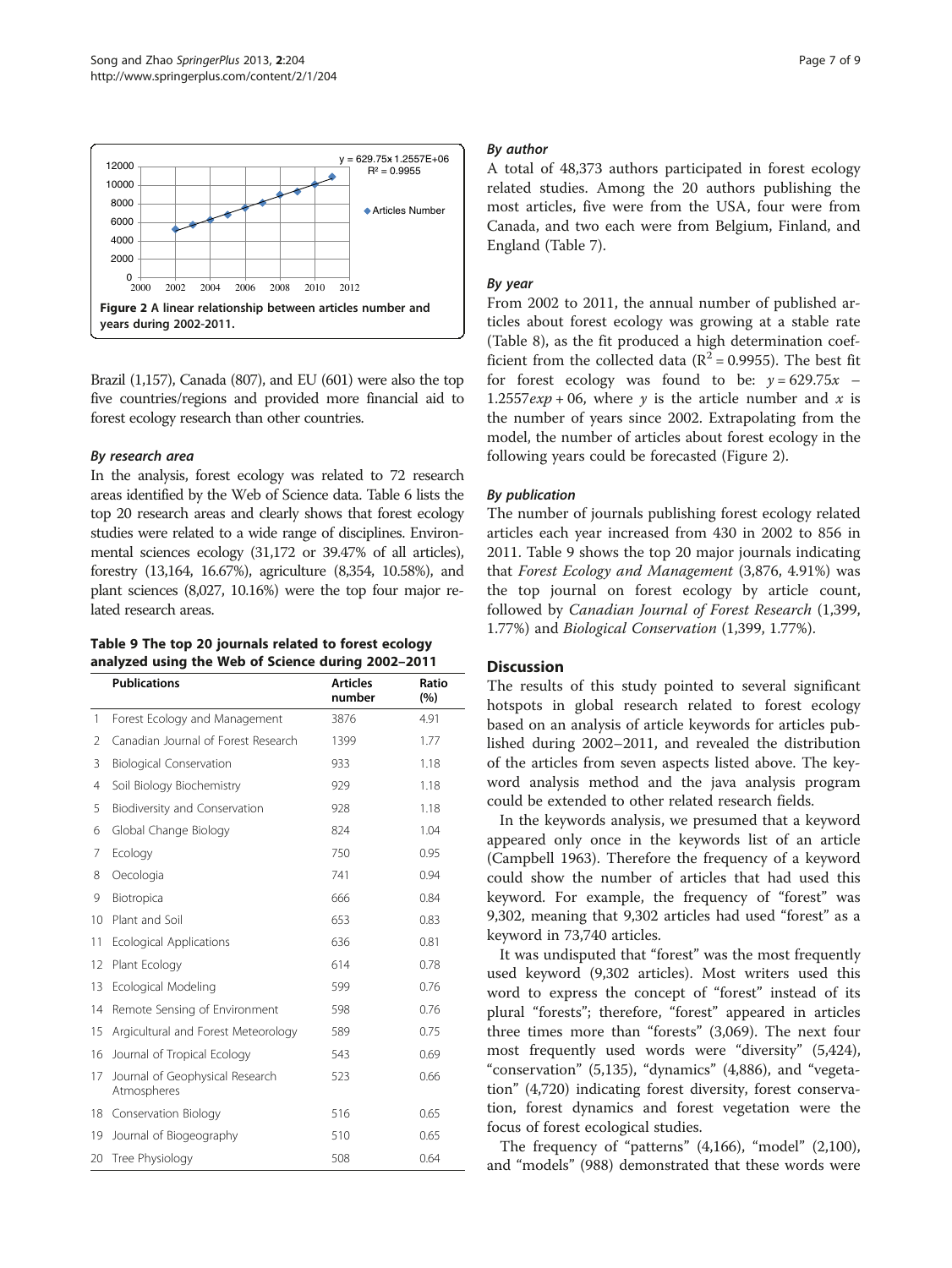widely used in forest developmental pattern and model studies. The keywords "management" (3,236), "ecology" (2,677), "ecosystems" (2,407), and "ecosystem" (1,362) were also frequently used in macro research (9,682 times), accounting for 1.03% in all keywords indicating large numbers of studies had been carried out in these aspects of forest research in last ten years.

USA" (2,916), "Brazil" (1,018), "Australia" (868), "Mexico" (819), "Costa Rica" (813) and "New Zealand" (796) appeared more frequently than the names of other countries showing that many studies focused on those countries. During the early twenty-first century, the warm droughts in the United States, Europe and Australia have been recognized as a considerable change from the climatological conditions and variability of the late twentieth century (Dai [2011\)](#page-8-0), and the focus of forest ecology studies in those regions were impacted accordingly. From a regional point of view, we can see that the total frequencies of "rain-forest" (3,253), "tropical forests"  $(1,107)$ , and "tropical forest"  $(1,513)$  were 5,873, 2.5 times more frequent than "boreal forest" (2,334), indicating that forest ecology studies concerning tropical forests were produced more frequently than those related to boreal forests.

In 2005, large-scale, warm droughts occurred in North America, Africa, Europe, Amazonia and Australia, resulting in major effects on terrestrial ecosystems, carbon balance and food security (Breshears [2005](#page-8-0)). The words "nitrogen" (3,136), "carbon" (2,568), and "phosphorus" (971) were used frequently in the studies concerning elemental nutrients. There were numerous studies related to how the climate is affecting forest ecology, as indicated by the frequencies of "climate-change", "climate", and "climate change," which were 2,412, 2,095 and 1,599, respectively.

This study did reveal some problem areas. Some keywords were not being used consistently, such as soil, soils, forest soil and forest soils, which all pointed to the same thing: forest soil. Another example was that tropical forest and tropical forests also expressed similar meanings. The use of multiple keywords for a single concept might be related to the writing styles and habits of different authors, but this creates difficulty in statistical analysis.

The USA, Canada, and Germany were the top three most productive countries of forest ecology related research. The most three productive organizations were the University of California System, Chinese Academy of Sciences, and the US Forest Service. The three most productive funding agencies were the National Science Foundation, the National Natural Science Foundation of China, and the Natural Sciences and Engineering Research Council of Canada. Environmental science / ecology, forestry, and agriculture were the top three most popular categories. The spatial clusters of authors were mainly in the USA and Canada. Forest Ecology and Management, Canadian Journal of Forest Research, and Biological Conservation were the top three journals with the most publications related to forest ecology research. In the article analysis, the results by country/region, organization, funding agency, author distribution, and sources titles, was clustered in developed countries, apparently because these countries have economic strength required to invest in science and technology.

In this study, the limitations of search term expressions and the English language made it impossible to include all related keywords in the field of forest ecology research, especially in other languages. This study did not analyze the effects of cooperation between authors and joint papers by authors from multiple nations. In the journal sort, the impact factor of the journal was not considered.

# Conclusions

A serial java program was developed and applied to conduct keyword frequency analysis. That improved the efficiency of data processing and provided an analysis method. Keyword analysis offered insight into forest ecology research areas of interest, while the abundance of less frequent keywords suggested a lack of continuity in research and a wide disparity in the focus of forest ecology research. The top 100 keywords in the keyword analysis were almost all included in the top 20 research areas in the article analysis, so one could conclude that keyword frequency analysis is consistent with article research area analysis. Their difference is the former is concrete and the latter is abstract.

# Appendix A

(TS = (habitats) or TS = (species diversity) or TS = (biodiversity) or  $TS =$  (species richness) or  $TS =$  (environmental factors) or  $TS = (ecosystems)$  or  $TS =$ (plant communities) or TS = (landscape) or TS = (phenology) or TS = (environmental degradation) or  $TS = (plant)$  or  $TS = (populations)$  or  $TS = (animal)$ or TS = (ecological disturbance) or TS = (landscape) or  $TS =$  (synecology) or  $TS =$  (palaeo ecology) or  $TS =$ = (community) or TS = (biogeography) or TS = (population) or TS = (ecotypes) or TS = (predator prey relationships) or  $TS = (microbial)$  or  $TS = (fresh$ water) or  $TS = (food webs)$  or  $TS = (lowland areas)$  or  $TS = (restoration)$  or  $TS = (fire)$  or  $TS = (food chains)$ or  $TS = (auteology)$  or  $TS = (marine)$  or  $TS =$ (chemical) or  $TS = (human)$  or  $TS = (bioenergetics)$  or TS = (ecological balance) or TS = (bio coenosis) or TS = (microenvironments) or TS = (dendro ecology) or  $TS = (climate)$  or  $TS = (soils)$  or  $TS = (physiog$ raphy) or  $TS = (carbon balance)$  or  $TS = (nutrient$ cycling) and  $(TS = (forest))$ .